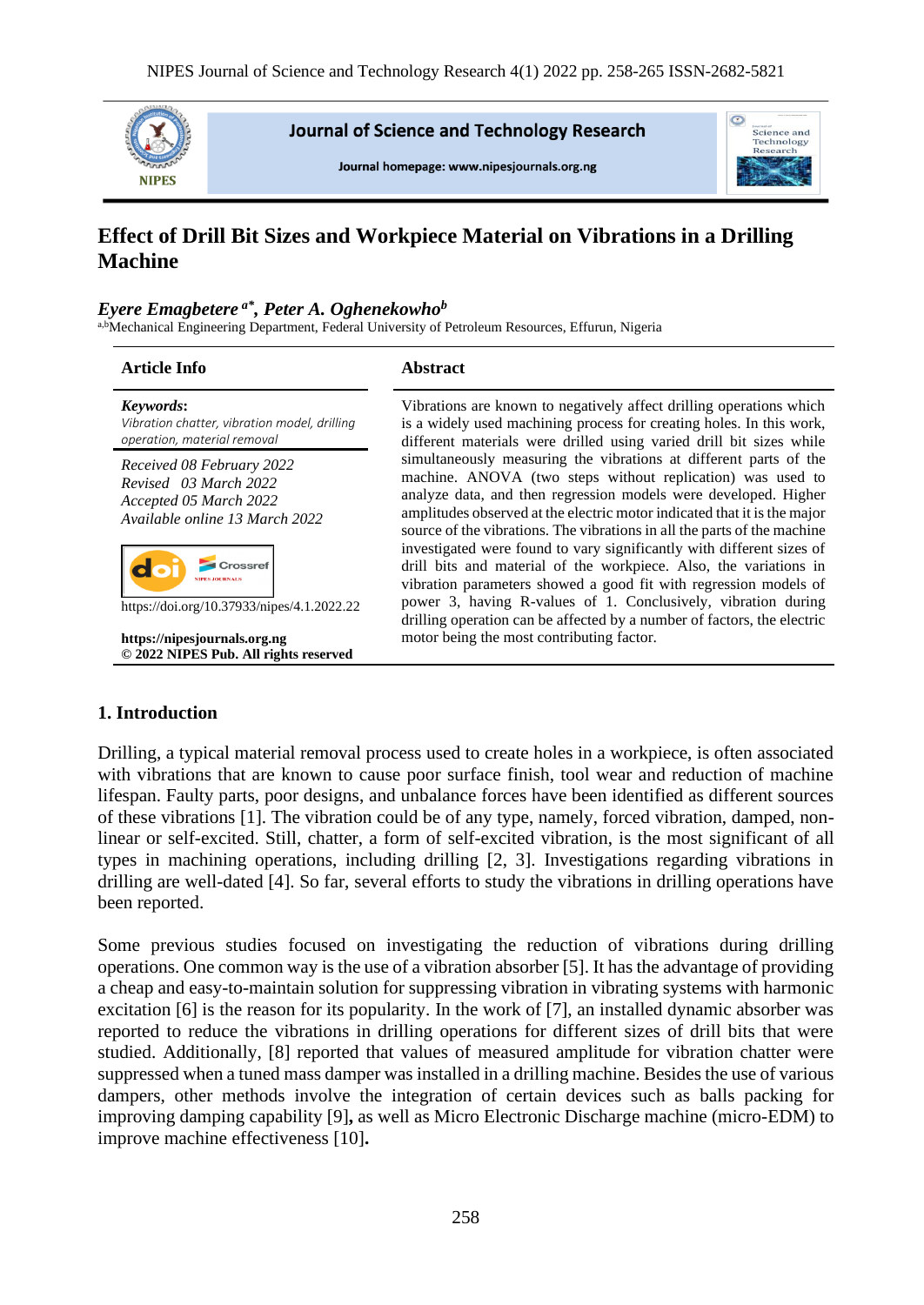Additionally, there are some works that tend to model such vibrations. One of such models is the improved Finite Element Model based on theory and experiment developed by [11]. Also, evaluation of the natural frequencies alongside modal analysis of the vibrations in drilling machines has been carried out using Finite Element Analysis [12]. Furthermore, [3] developed a set of delay differential equations validated against experiments that can be used to simulate chatter vibrations during drilling.

However, some reports focus on vibrations affected by certain variables during drilling operations*.*  Based on experimental studies using twist drills, the geometry of the drill bits has been reported to affect the lateral vibrations of a drilling machine [13]. Also, spindle speed has been found to affect vibrations during drilling [14] significantly. More so, in a recent study, the land width of twist drills was found to have more influence on machine lateral vibrations when compared to other factors like feed rate, cutting speed, cooling lubricant pressure, a pre-hole diameter which also had contributive effects. Another factor earlier reported is the density of the material. It has been shown that vibrations assessed using a piezoelectric device were higher in denser materials like steel than that of wood that was far less in density [15]. However, only a few materials were reportedly studied. Also, there is a dearth of information on the variation of these vibrations with drill sizes and different positions in the body of the drilling machine. This study aims to investigate how the vibrations during a drilling operation may vary with the sizes of drill bits and material type and assess the vibrations in different parts of the machine at no-load and load conditions.

## **2.0. Materials and Method**

A single-phase B24H excel H/D pillar drilling machine was used in experimental analysis. Four sizes of drill bits were randomly chosen. The drill bits were of sizes 4 mm, 6 mm, 14 mm and 16 mm, and were all carbon-steel-black-oxide coated twist drill bits because of their suitability for work on a wide range of materials. Besides, black oxide bits are often more durable than HSS bits.Four materials were selected for the investigation: plywood, carbon steel, chrysotile asbestos, and polycarbonate plastic. Each of the test specimens was designed with specifications: length 79mm, breadth 64 mm and thickness 5mm. A Benetech GM63B vibration meter was used to take vibration readings from the drilling machine during the experiment.

Each of the test pieces was set on the drilling machine, and the varied sizes and types of drill bits were used to drill the samples while taking measurements of acceleration, velocity and displacement. Three (3) readings were taken at different sections of the machine: swivel, chuck, motor, and handwheel, each at intervals of 45 seconds, starting from 45 seconds after turning on the machine. The procedure was repeated for the different materials with varied bit sizes. The average of the three readings were calculated and summarized using bar charts and line graphs on Microsoft Excel. Then, using the Two-way ANOVA, the variability for bit sizes, the material used and the position where the measurement was taken were analyzed. This was followed by the determination of the correlation between the different parts where the measurements were taken using the Pearson correlation coefficient. Finally, effect of drill bit sizes on vibration responses was modelled using regression curve and their effectiveness investigated using R-square value.

# **3. Results and Discussion**

The average values of amplitude, velocity and acceleration at different points of the machine at no load differ, as shown in Figures 1, 2 and 3 respectively. Expectedly, the motor vibrations were observably the highest since it is the driver of the machine. Values of displacement at no load were between 0.02 mm and 0.2 mm, while those of velocity and acceleration were 1.1-11.8 m/s and 0.2-  $1.2 \text{ m/s}^2$  respectively.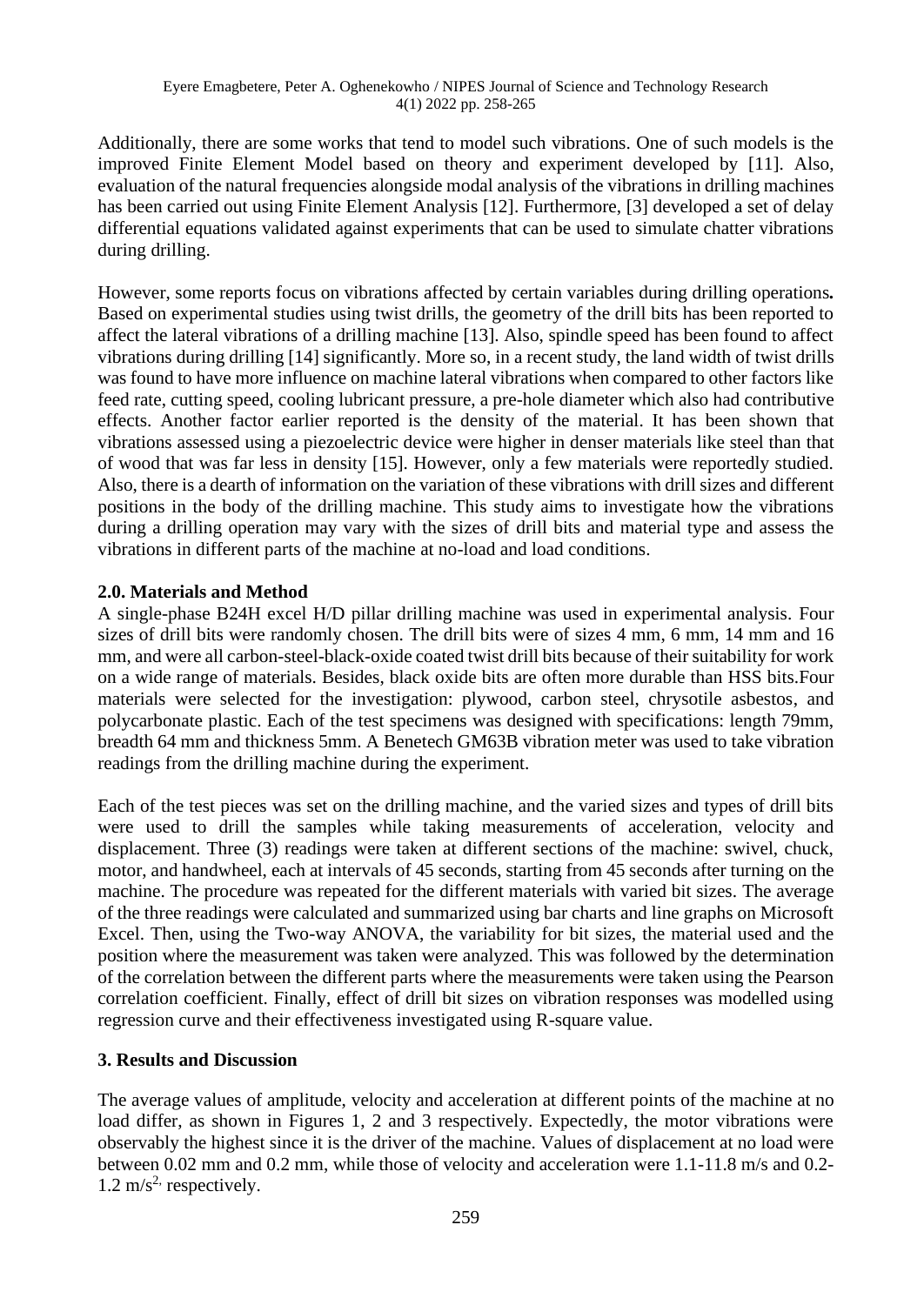Eyere Emagbetere, Peter A. Oghenekowho / NIPES Journal of Science and Technology Research 4(1) 2022 pp. 258-265



Figure 1: Measured values of amplitudes at different points in the drilling machine at no-load condition



Figure 2: Measured values of velocities at different points in the drilling machine at no-load condition



Figure 1: Measured values of acceleration at different points in the drilling machine at no-load condition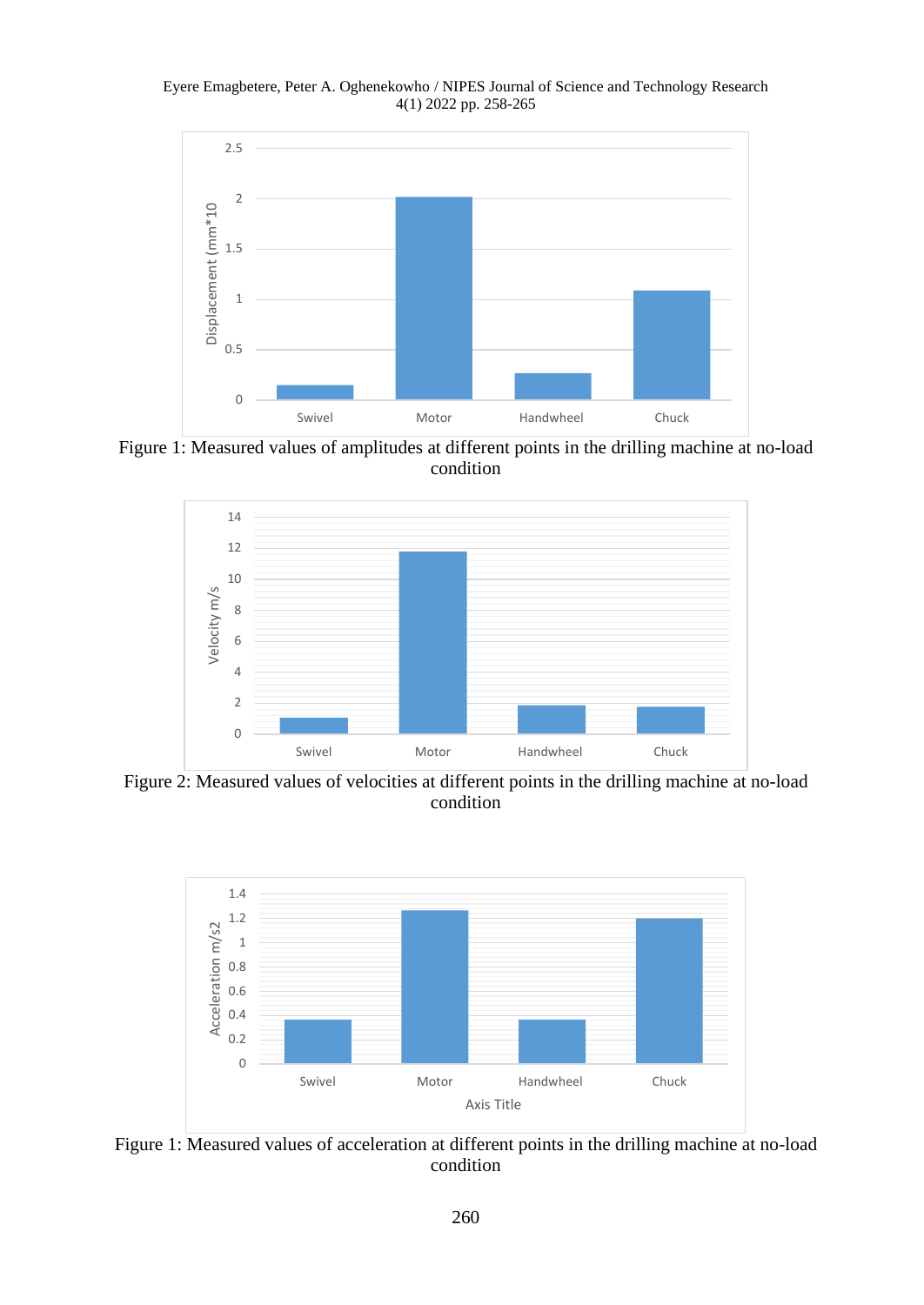Other parts of the machine show varied values of vibration variables. Also, these values vary significantly, as the P-values obtained via analysis of the variance (Table 1) for displacements, velocity and acceleration are far less than 0.05. The variations in vibration may be ascribed to the shape, dimension, motion and different materials of construction for the different parts. However, estimated values of the correlation coefficient were very close to 1, as can be seen in Tables 2 and 3. It is an indication that there is a strong correlation between the vibrations at different points of measurement. It can, thus, be acceptable to say that vibrations in other parts were majorly due to vibrations from the driving part (electric motor), and other causes of vibrations such as misalignment, loosened nuts, and degeneration can be considered minimal.

As the machine was used on the workpiece of different materials, values of vibration variables were observed, and their average values are shown in Figures 4, 5 and 6. Regardless of the workpiece material, the values of vibrations on the motor and other parts of the machine were slightly higher than the values at no-load conditions (Figures 1, 2 and 3). This may be due to resistance offered by the material being drilled, which in a way increases the maximum driving force. Notwithstanding, the vibrations measured at different parts do not show any significant variations for the different workpiece materials, having P-values greater than 0.05 (see Table 1). So, for this case, the vibrations in the machine can be considered not to be affected reasonably by the type of material being drilled; this is contrary to the observations by [15]. Therefore, there may be other factors that influence the effect of materials on the vibrations in a drilling machine. There were, however, strong correlations between vibrations variables measured at various parts of the machine, having large values of the correlation coefficient as shown in Table 3. It can thus be deduced that most of the vibrations in the different parts of the machine had the same sources.

|                           | Displacement | Velocity | Acceleration |
|---------------------------|--------------|----------|--------------|
| Parts of machine measured | 2.87E-02     | 9.80E-13 | 2.12E-08     |
| Material being drilled    | 2.44E-01     | 3.78E-01 | 5.11E-01     |
| Size of drill bit         | 1.00E-02-    | 8.36E-03 | 8.10E-08     |

|  |  |  | Table 1: P-values for ANOVA analysis |  |
|--|--|--|--------------------------------------|--|
|--|--|--|--------------------------------------|--|

| Table 2: Correlation analysis result under no-load condition |        |        |           |       |  |  |  |
|--------------------------------------------------------------|--------|--------|-----------|-------|--|--|--|
|                                                              | Swivel | Motor  | Handwheel | Chuck |  |  |  |
| Swivel                                                       | 1.0000 |        |           |       |  |  |  |
| Motor                                                        | 0.9576 | 1.0000 |           |       |  |  |  |
| Handwheel                                                    | 0.9849 | 0.9930 | 1.0000    |       |  |  |  |
| Chuck                                                        | 0.9971 | 0.9767 | 0.9952    | .0000 |  |  |  |
|                                                              |        |        |           |       |  |  |  |

| $\mathbf{P}$ -1.1. $\mathbf{A}$ , $\mathbf{A}$ , and $\mathbf{I}$ , the construction construction denotes the distribution |  |  |  |
|----------------------------------------------------------------------------------------------------------------------------|--|--|--|

| Table 3: Correlation analysis for different workpiece and bits sizes |  |  |  |  |  |  |  |  |  |  |  |
|----------------------------------------------------------------------|--|--|--|--|--|--|--|--|--|--|--|
|----------------------------------------------------------------------|--|--|--|--|--|--|--|--|--|--|--|

| A WUAN UT WULLULUMAULI WILWATULU AUL WILLULULU TIULIULUUN WILW ULUU ULUUU |         |         |           |
|---------------------------------------------------------------------------|---------|---------|-----------|
|                                                                           | Swivel  | Motor   | Handwheel |
| Swivel                                                                    | .00000  |         |           |
| Motor                                                                     | 0.52153 | 1.00000 |           |
| Handwheel                                                                 | 0.09836 | 0.58914 | 1.00000   |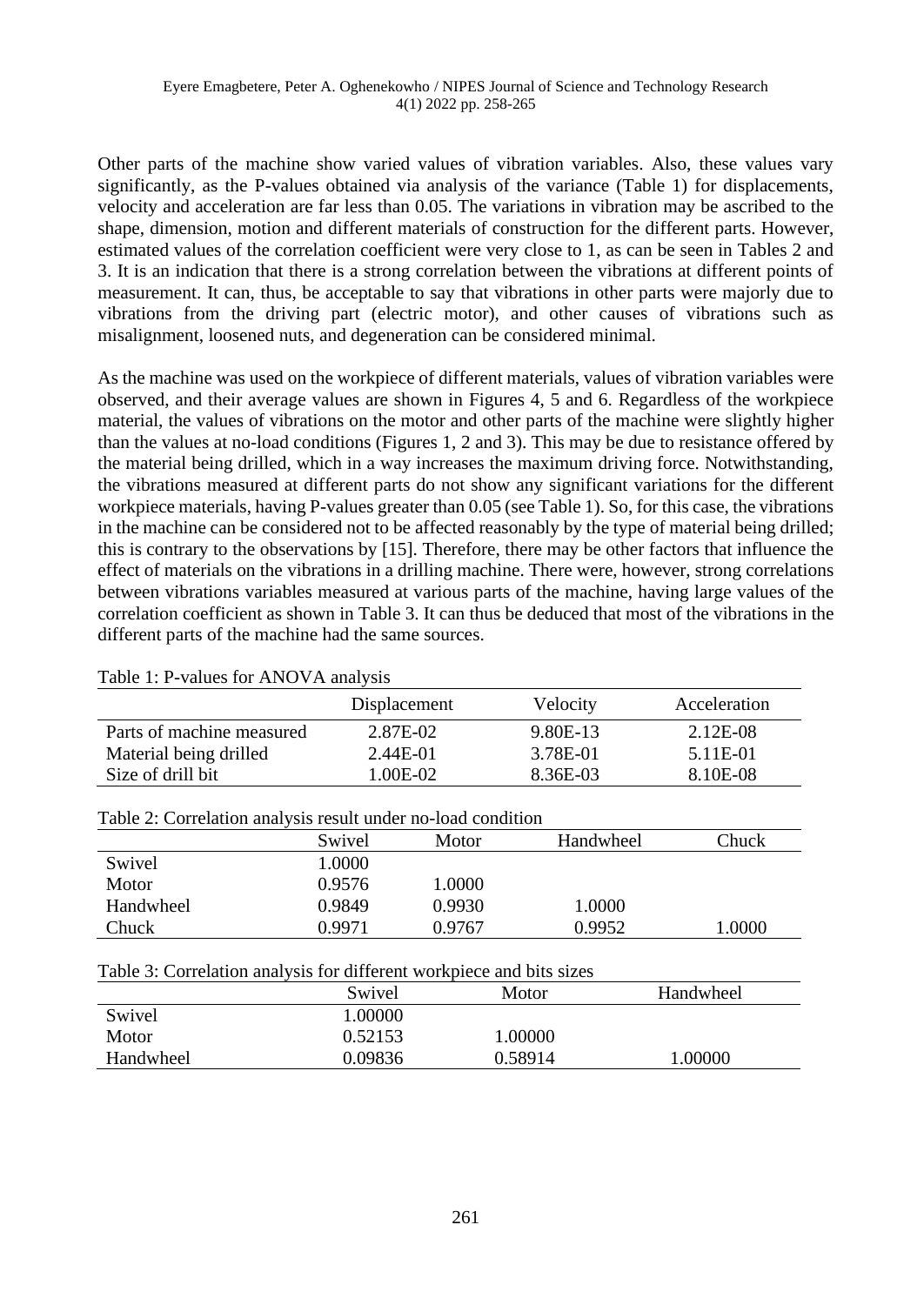Eyere Emagbetere, Peter A. Oghenekowho / NIPES Journal of Science and Technology Research 4(1) 2022 pp. 258-265



Figure 2: Measured vibrations on the electric motor for various materials



Figure 4: Measured amplitudes on the electric motor for various materials



Figure 2: Measured velocities on the electric motor for various materials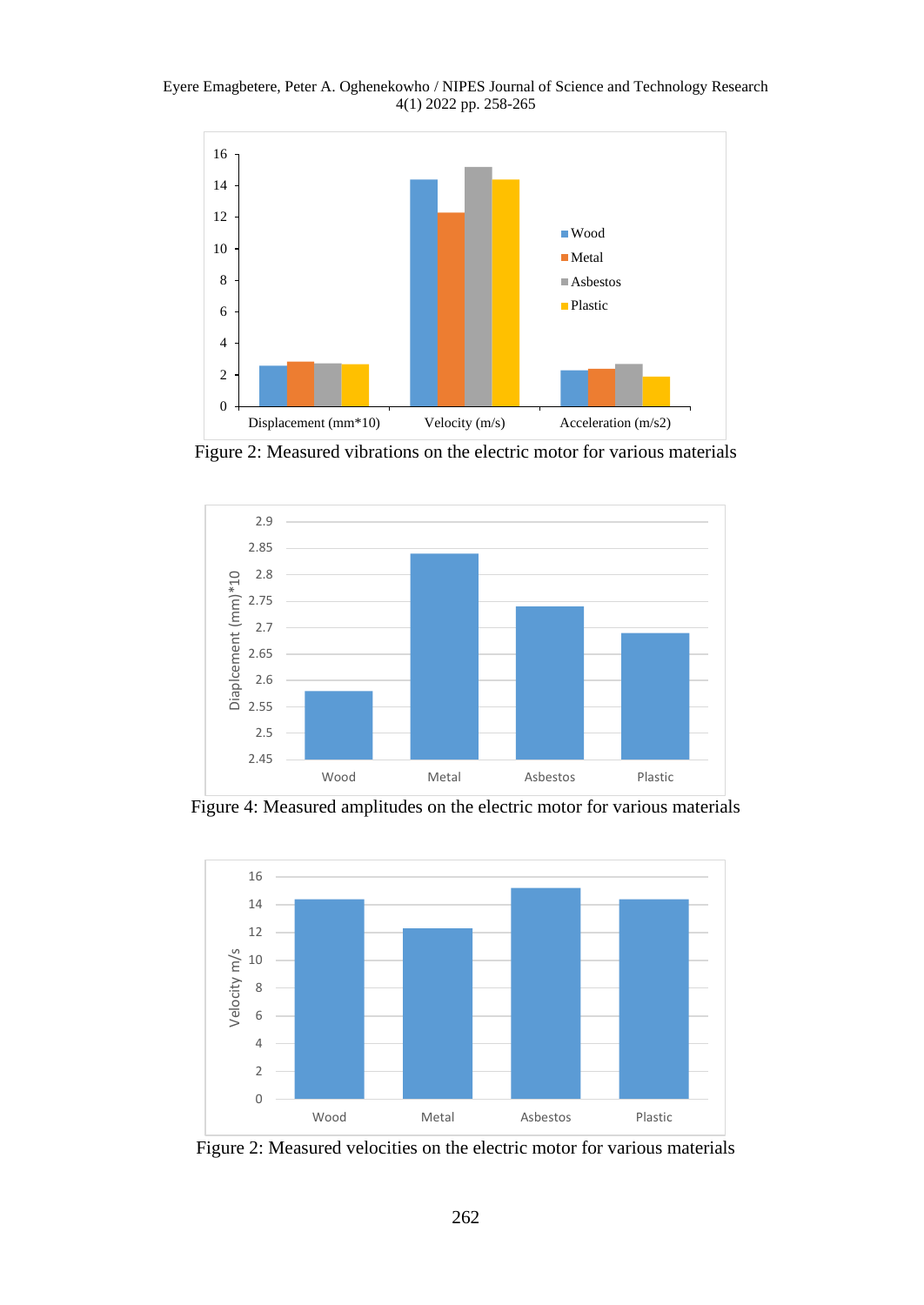Eyere Emagbetere, Peter A. Oghenekowho / NIPES Journal of Science and Technology Research 4(1) 2022 pp. 258-265



Figure 2: Measured accelerations on the electric motor for various materials

The vibrations of the machine were strongly affected by the size of drill bits, with estimated p-values that were less than 0.5, as shown in Table 1. The curves of displacements, velocities and accelerations for various drill bit sizes are shown in Figures 7, 8 and 9, respectively. The vibration variables on the machine do not necessarily increase with the size of drill bits. As shown by the trend line in each of the plots, their patterns can be adequately modelled using a polynomial curve of the third order, with R-values equal to 1 for the different cases. The metallic material seems to have the most extreme values suggesting that it has the capabilities to effect the most changes in vibration variables of the machine.



Figure 7: Values of displacement for varied bit size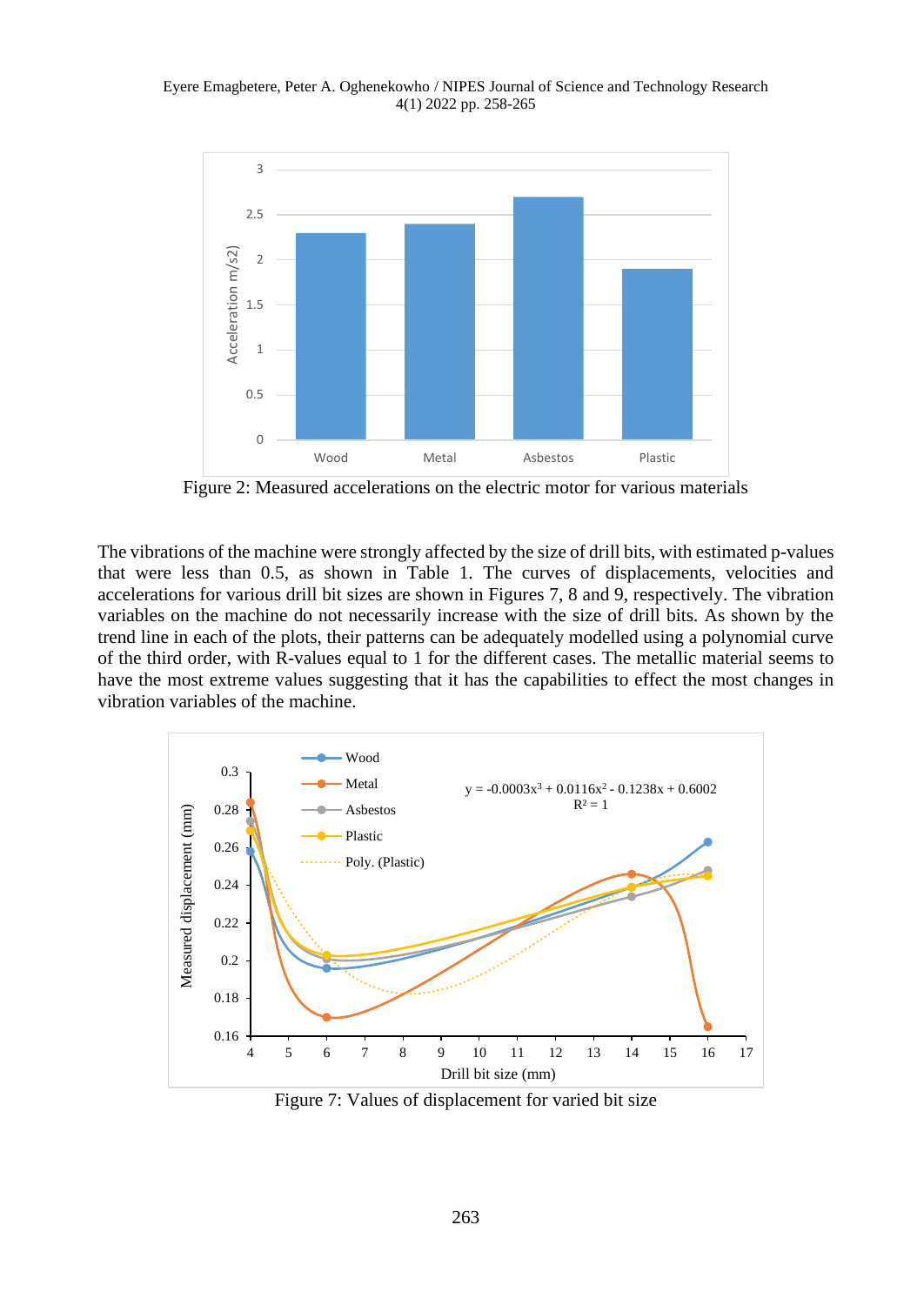Eyere Emagbetere, Peter A. Oghenekowho / NIPES Journal of Science and Technology Research 4(1) 2022 pp. 258-265



Figure 8: Values of velocity for varied bit size



Figure 9: Values of acceleration obtained for varied bit size

## **4. Conclusion**

The vibration on a drilling machine was measured at different parts of the machine for different materials using varied sizes of drill bits. The obtained data were then analyzed statistically. It can be concluded that vibrations varied significantly with the sizes of drill bits and workpiece material. Also, the electric motor was a major source of vibrations, and variations in vibrations properly fit into the 3rd order polynomial regression model.